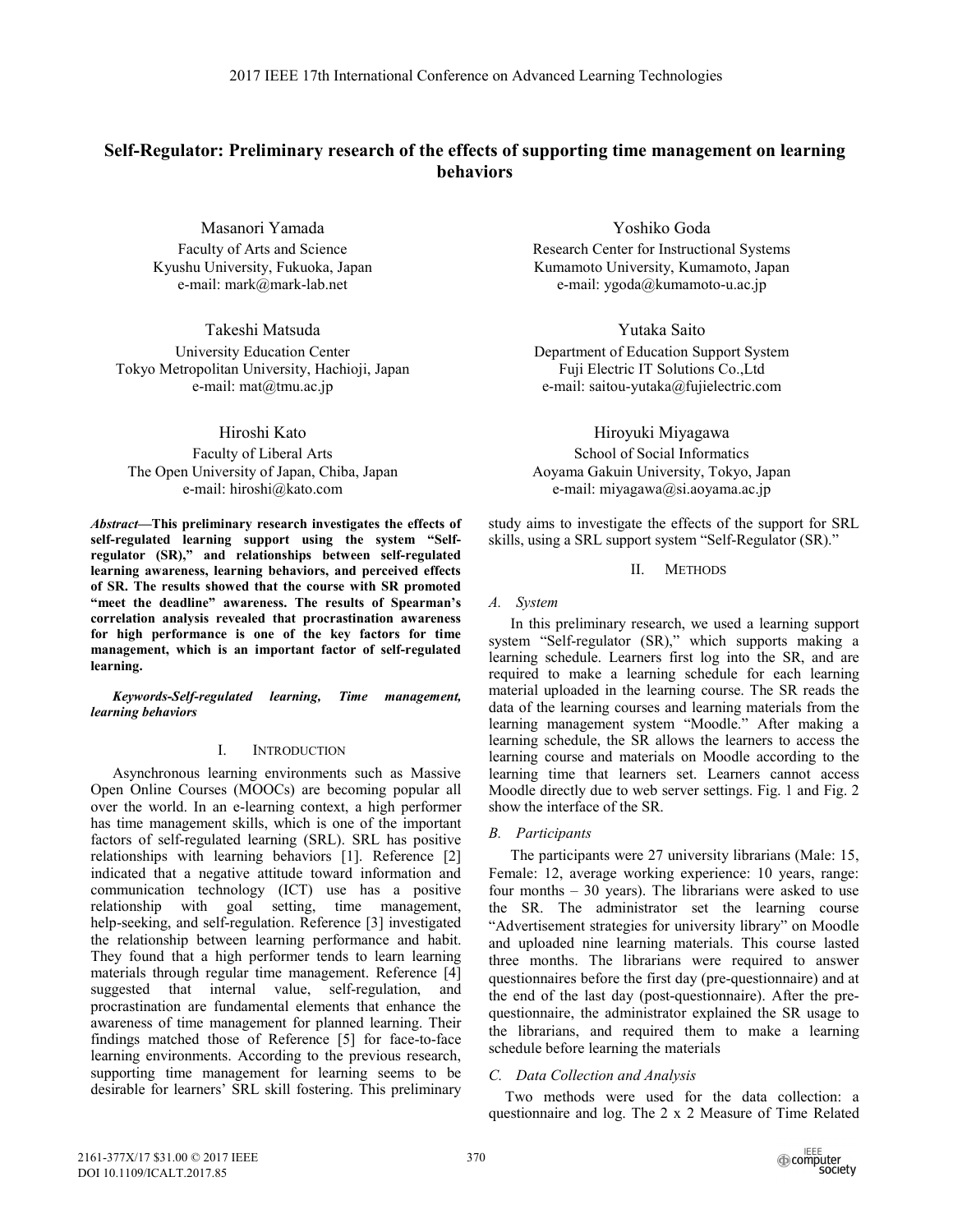Academic Behavior (2 x 2) [6], which consists of four factors (Procrastination – Approach (PAP) (e.g., "I delay completing tasks to increase the quality of my work"), Procrastination – Avoidance (PAV) (e.g." I delay starting tasks because they are overwhelming"), Timely-engagement – Approach (TAP) (e.g., "I do my best work well ahead of the deadline"), Timely-engagement – Avoidance (TAV) (e.g.," I begin working on a newly assigned task right away to avoid falling behind."); 22 items in sum (rated on a sevenpoint Likert scale), was used for the subjective evaluation of learners' SRL skill. This scale is strongly related to SRL skills [4]. The librarians were asked to complete the 2 x 2 scale both before and after the course. The differences between their responses in the pre- and post-questionnaires were analyzed. The perceived effects of the SR were also investigated using the post-questionnaire in a five-item Likert scale. The second method of data collection was a log that recorded the time that the librarians made a learning schedule and learning time in "yyyy/mm/dd/" format.



Figure 1. The SR Interface (Learning date setting)



Figure 2. SR Interface (Contents list display)

#### III. RESULTS

The number of librarians who did not access the SR at all was six, and the ones who accessed one or two contents were four. These librarians were categorized as the "Dropout" group. After the elimination of null data, the questionnaire dataset consisted of 17 learners' items, including dropout librarians (the "Regular access" (accomplished over five contents) group: 12, dropout: 5). 2 x 2 data were analyzed using the non-parametric test, the Wilcoxon sign-ranked test, in order to evaluate the differences between pre- and postclass responses from the viewpoint of the improvement of SRL, comparing the "regularly-access" librarians with the "dropout" ones. Table I shows the results.

 How did the librarians use the SR and perceive its effects? In order to investigate the awareness of time management (2 x 2 in the pre-questionnaire), the perceived effects, and learning behaviors, we analyzed the relationship between them, focusing on the regularly-access librarians (12 librarians). Spearman's rho  $(\rho)$  was employed in order to investigate these relationships. Table II shows the descriptive data of the learning behaviors (averages and standard deviations). Table III shows the results of Spearman's correlation analysis.

The results of the Wilcoxon sign-ranked test show that a timely-engagement – approach and avoidance were higher in the post-course responses compared to the pre-class responses (TAP Z = 1.883,  $p < 0.1$ , TAV Z = 2.216,  $p <$ 0.05). Through the course using the SR, the regularly-access librarians were aware of the accomplishment of the learning materials on time when the librarians set up a learning schedule.

|                                       |      | <b>PAP</b> | PAV        | TAP        | TAV        |  |
|---------------------------------------|------|------------|------------|------------|------------|--|
|                                       |      | $(7 - 49)$ | $(4 - 28)$ | $(6 - 42)$ | $(5 - 35)$ |  |
|                                       |      | Ave.       | Ave.       | Ave.       | Ave.       |  |
|                                       |      | (SD)       | (SD)       | (SD)       | (SD)       |  |
|                                       |      | Median     | Median     | Median     | Median     |  |
| Regularly-                            | Pre  | 15.77      | 8.00       | 26.15      | 23.46      |  |
| access                                |      | (7.65)     | (2.83)     | (4.71)     | (6.29)     |  |
|                                       |      | 15.00      | 7.00       | 26.00      | 26.00      |  |
|                                       | Post | 16.00      | 9.38       | 27.15      | 24.08      |  |
|                                       |      | (7.93)     | (4.70)     | (8.52)     | (7.51)     |  |
|                                       |      | 15.00      | 9.00       | 29.00      | 25.00      |  |
| <b>Dropout</b>                        | Pre  | 20.75      | 10.75      | 26.00      | 25.00      |  |
|                                       |      | (8.96)     | (6.70)     | (11.22)    | (7.07)     |  |
|                                       |      | 20.50      | 11.00      | 26.50      | 22.50      |  |
|                                       | Post | 21.75      | 14.75      | 19.75      | 17.25      |  |
|                                       |      | (4.57)     | (9.50)     | (9.87)     | (7.41)     |  |
|                                       |      | 21.00      | 15.00      | 22.00      | 18.00      |  |
| Z                                     |      | 0.114      | 0.966      | 1.883      | 2.216      |  |
| Sig.                                  |      | n.s.       | n.s.       | p < 0.1    | p < 0.05   |  |
| Note: The number inside () is min-max |      |            |            |            |            |  |

TABLE I. AVERAGES AND THE RESULT OF THE WILCOXON SIGN-RANKED TEST ON THE 2 X 2, COMPARING "REGULARLY ACCESS" AND "DROPOUT"

In the descriptive data of learning behaviors, almost all of the librarians did not change their learning schedule (two librarians out of twelve changed). Regarding the difference between the day that learners set the learning schedule and the learning day, seven librarians accomplished the learning material in the same day that they made a learning schedule. Interestingly, the librarians made a learning schedule for one learning content, and then a few minutes later, they accessed and started the learning material.

From the results of Spearman's correlation analysis, we found three significant and weakly significant correlations; the frequency of changing learning schedule – PAP, perceived ease of making a learning schedule on the SR